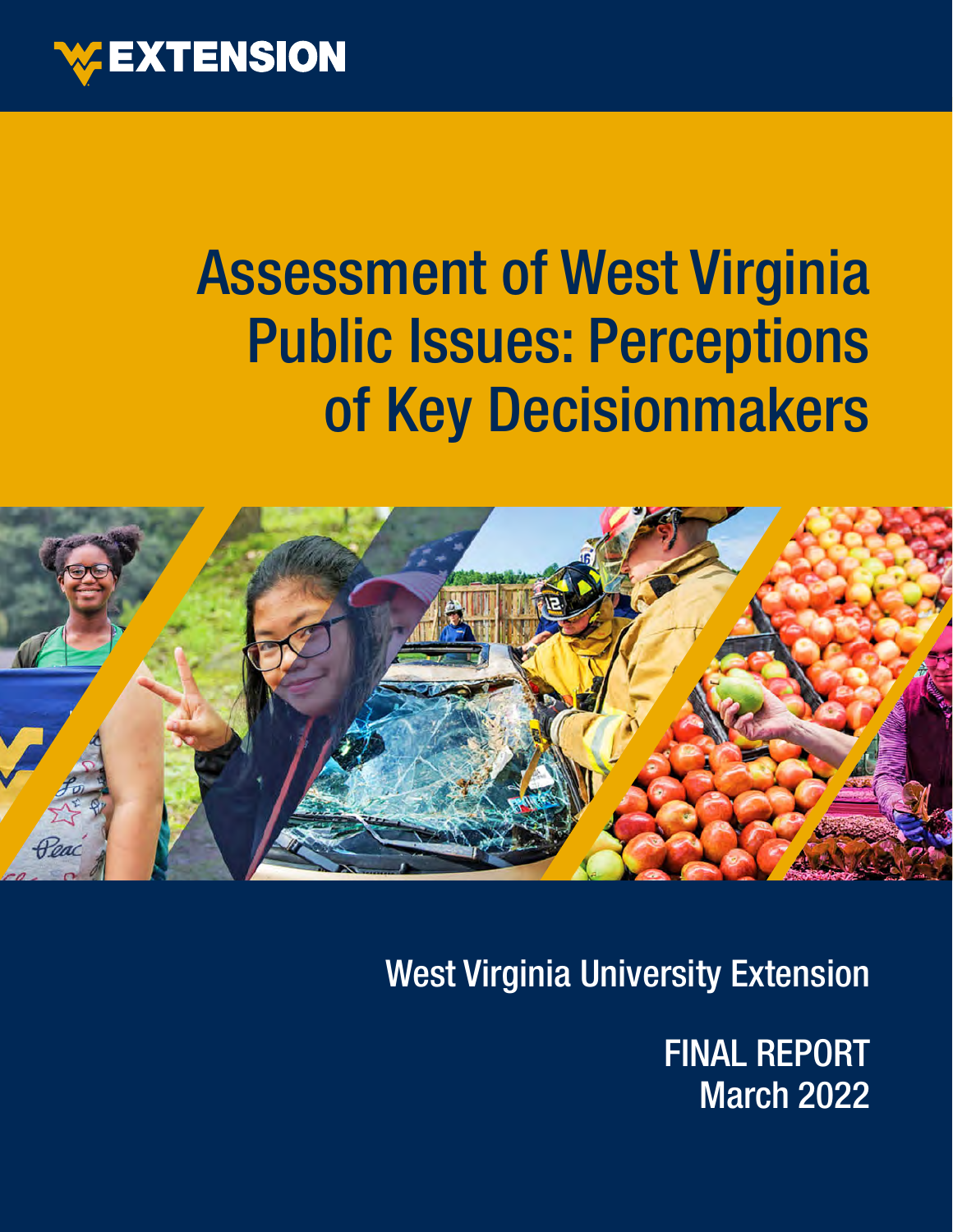### Acknowledgments

This report is due to the relentless efforts of those who provided input in the development of West Virginia University Extension WVUE decisionmakers' needs assessment survey. We thank those who shared their expertise in administering the survey, analyzing the data and reviewing this final report. We want to thank, in no particular order, the following:

| Carra Higgins   |                                          |
|-----------------|------------------------------------------|
| Robin Rupenthal | Joyce Kennedy-Clark                      |
| Philip Dorn     | <b>Christine Davis</b>                   |
| Benji Bradley   | <b>WVU Extension Communications Team</b> |
| Sharon Mayfield | <b>WVU Extension Administrative Team</b> |

### Suggested Citation

Ogunade, A. C., Kruger, M., Eades, D., Fitch, C., & Boki, M. (2022). *Assessment of West Virginia Public Issues: Perceptions of Key Decisionmakers. West Virginia University Extension* (Report). West Virginia University Extension.

Please direct questions or comments about this report to the WVU Extension Office of Research and Evaluation: Megan Kruger at *mkruger@mail.wvu.edu* or Adeola Ogunade at *adeola.ogunade@mail.wvu.edu.*

> Jorge H. Atiles, PhD WVU Dean of Extension and Engagement For more information about WVU Extension, visit *extension.wvu.edu.*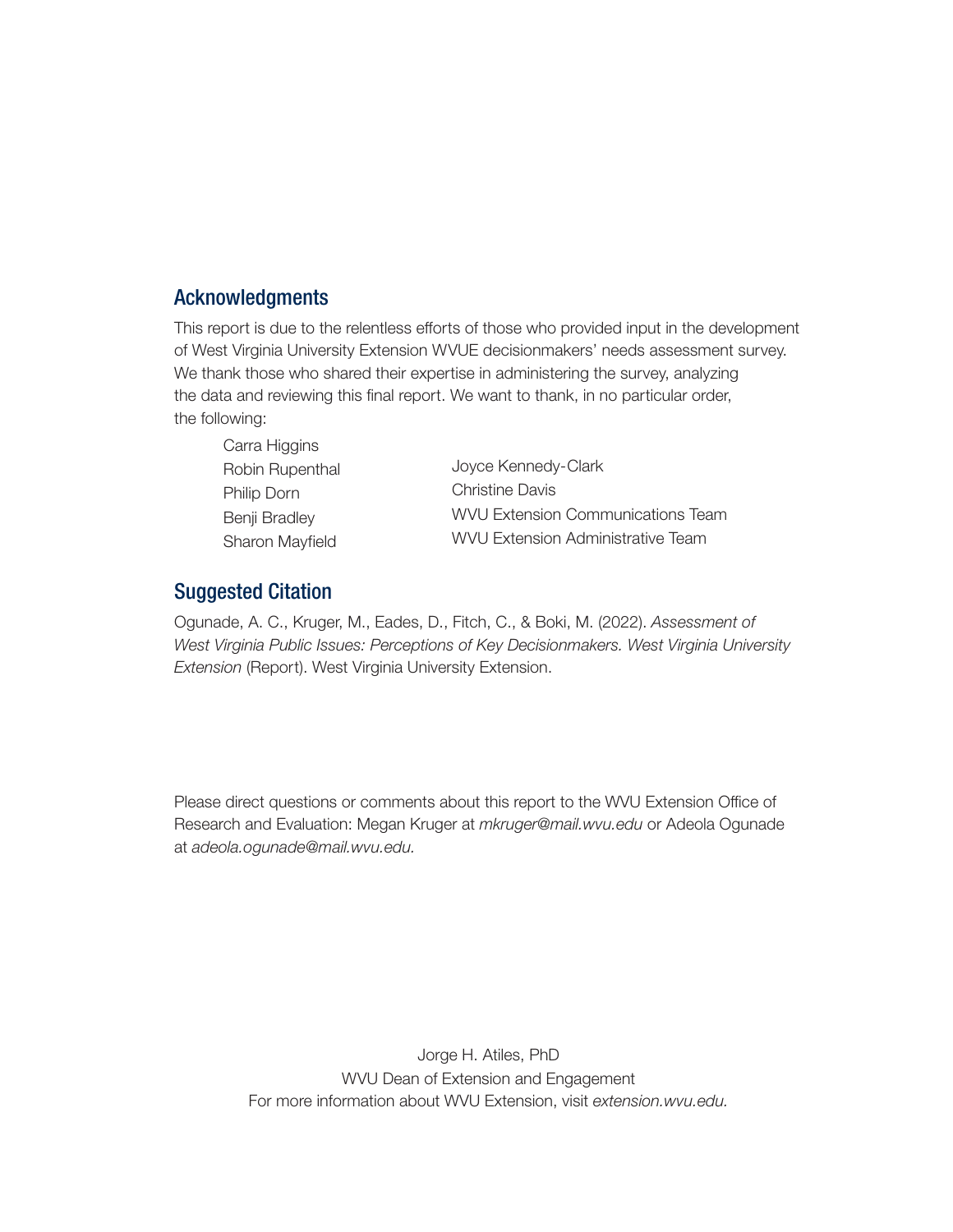## **Contents**

| Important Public Issues in Respondents' Comments 14 |  |
|-----------------------------------------------------|--|
|                                                     |  |
|                                                     |  |
|                                                     |  |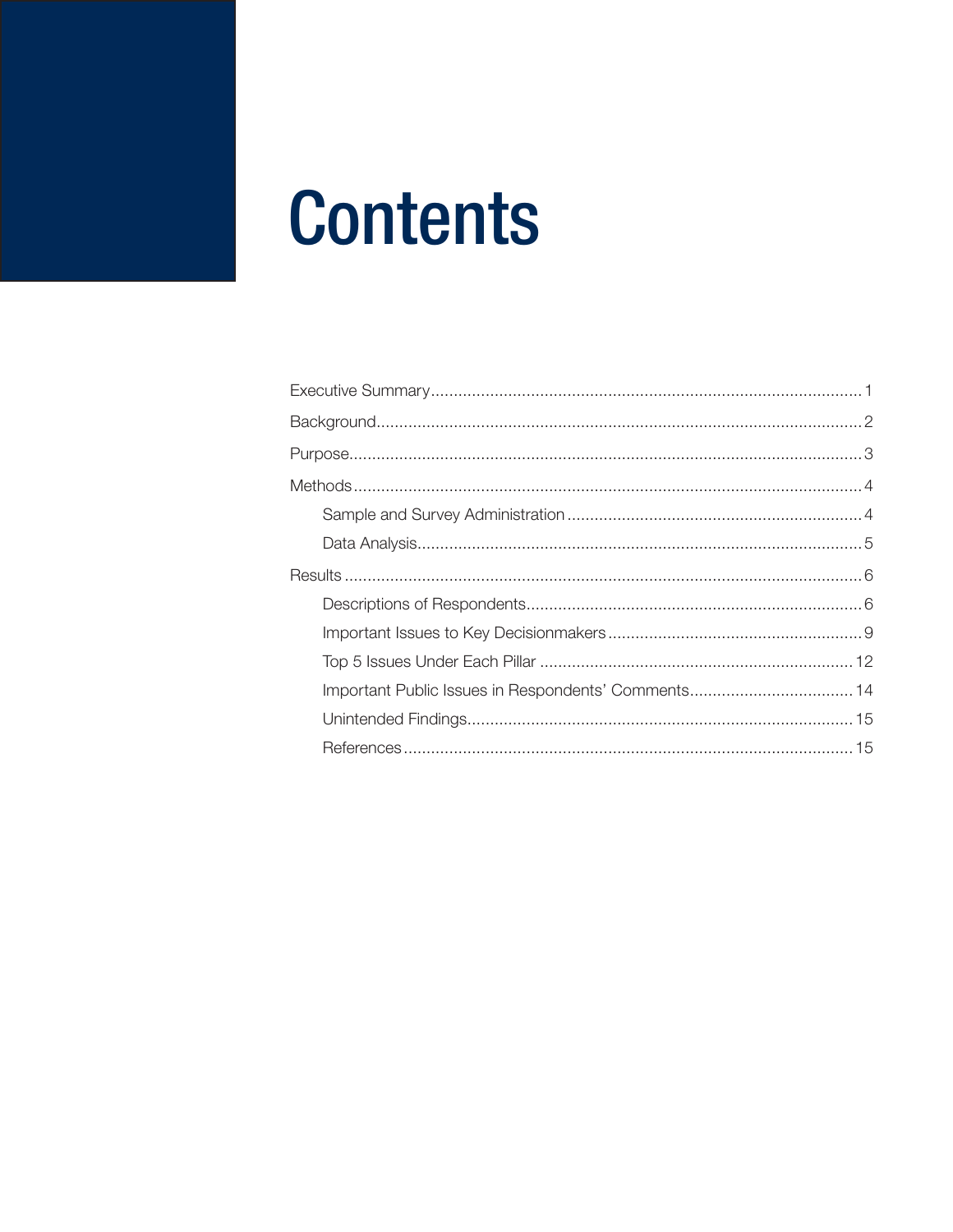# Executive Summary

Using a survey design, WVU Extension assessed the level of importance of public issues from the lens of key decisionmakers in West Virginia. Decisionmakers rated the importance of 58 public issues under five pillars. Below are the three most important issues under each pillar.

#### *Education*

- Improving career readiness among youth ages 14-18
- Increasing youth life skills (e.g., resume building)
- Increasing the number of youths who enroll in apprenticeship programs after high school graduation

#### *Prosperity*

- Increasing household and business access to broadband to promote economic and educational development
- $\blacktriangleright$  Increasing the number of local jobs that pay a living wage
- Creating, retaining and growing local businesses

#### *Individual and Family Health*

- Decreasing youth high-risk behaviors such as substance abuse and arrests
- Improving individuals' physical health (e.g., reducing blood pressure, obesity, diabetes, heart disease) and/or reducing chronic diseases
- Improving mental health and stress management for youths and adults

#### *Community Health and Civic Engagement*

- Developing youth leadership skills
- Increasing a sense of pride, community belonging and connectedness
- Increasing youth participation in community service opportunities

#### *Natural and Resource Management*

- Increasing water quality and conservation
- Improving community waste management (e.g., solid waste management, dumping, recycling, etc.)
- Preparing for natural disasters and variations in climate (e.g., flooding and storm damage, drought, extreme temperatures, etc.)

61% of respondents or someone in<br>
61% with WVU Extension. their family currently participate in WVU Extension programs.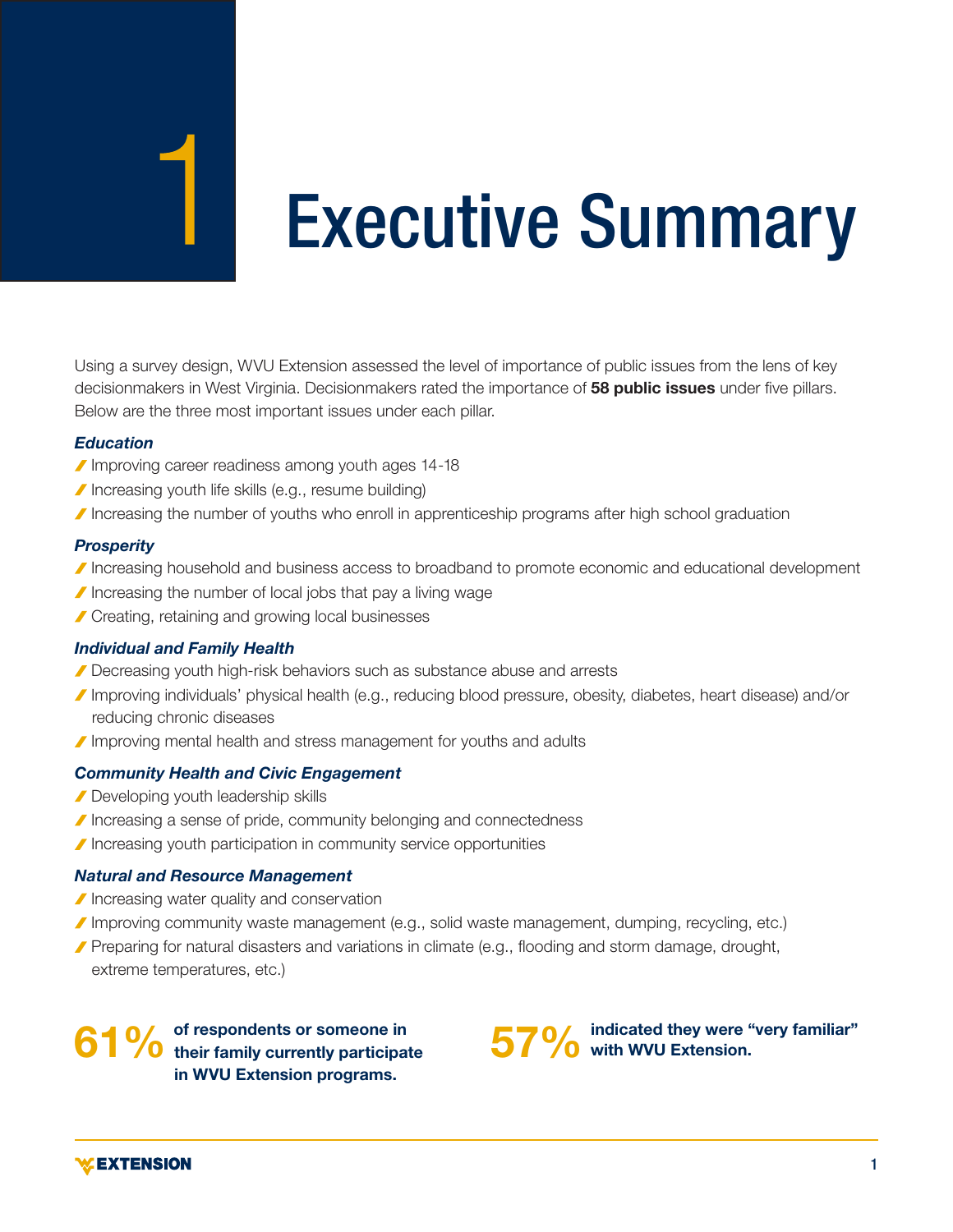# $\angle$

# Background

West Virginia University Extension delivers relevant, research-based educational programs to individuals and communities across the state. These educational programs address critical issues that affect society. In 2021, the WVU Extension Dean's Office initiated a study to gauge stakeholders' opinions on priority issues in their communities. While it was important to capture the opinions of all stakeholder groups in the state, we were more interested in understanding the issues that are important to state and local policymakers in

West Virginia. The process began with a survey developed by the WVU Extension Office of Research and Evaluation in collaboration with WVUE's rural economic development specialist and administrative team. Survey findings will be used to develop WVU Extension program priorities as part of WVU's Strategic Transformation Plan. The Plan was put forth by the WVU Provost and WVU Board of Governors and will be used to chart the University's future, including how we meet the needs of West Virginians.



*WVU Extension provides hands-on science, technology, math and engineering (STEM) programming to West Virginia youths to prepare them for 21st century jobs.*



*Each year, youths from all over the country participate in the Junior Firefighter Camp where they receive training to prepare them to be future firefighters.*

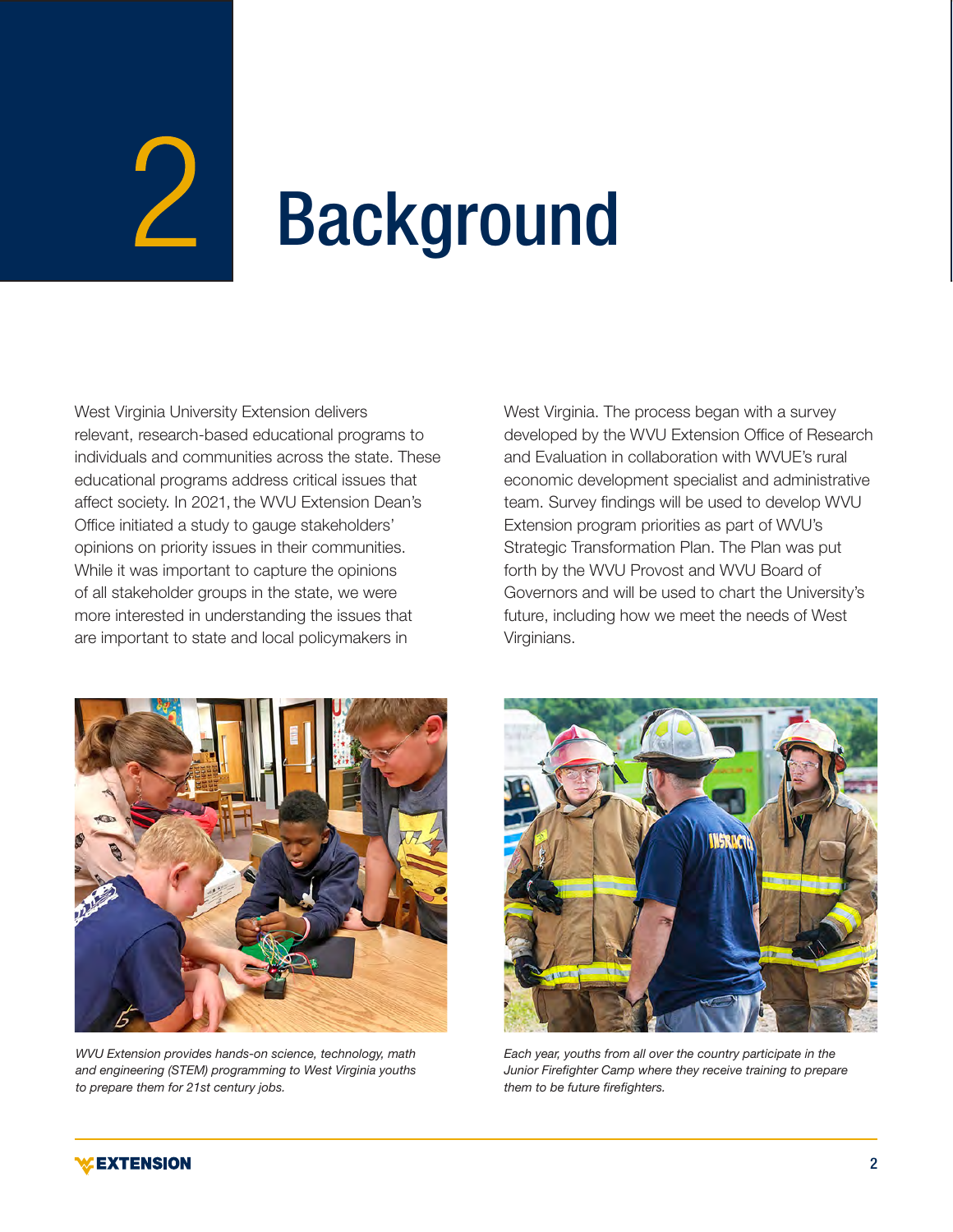# $3\,$ Purpose

The purpose of this needs assessment was to gain insight on the needs of communities to develop WVUE statewide and local program priorities and allocate resources to address the needs identified. The specific objectives were to:

- I Identify public issues that are perceived to be important by key decisionmakers across the state of West Virginia.
- I Identify programmatic/intervention gaps that could be filled by our existing personnel and resources.
- I Identify cross-cutting issues among the needs prioritized by decisionmakers and our previously determined critical issues in the state.



*Today's youth are engrained with an entrepreneurial spirit. WVU Extension provides West Virginia's young people with skills and resources to pursue their passion.*



*Health and nutrition are important to all West Virginians. Our experts provide education and resources to improve our most pressing health care needs.*

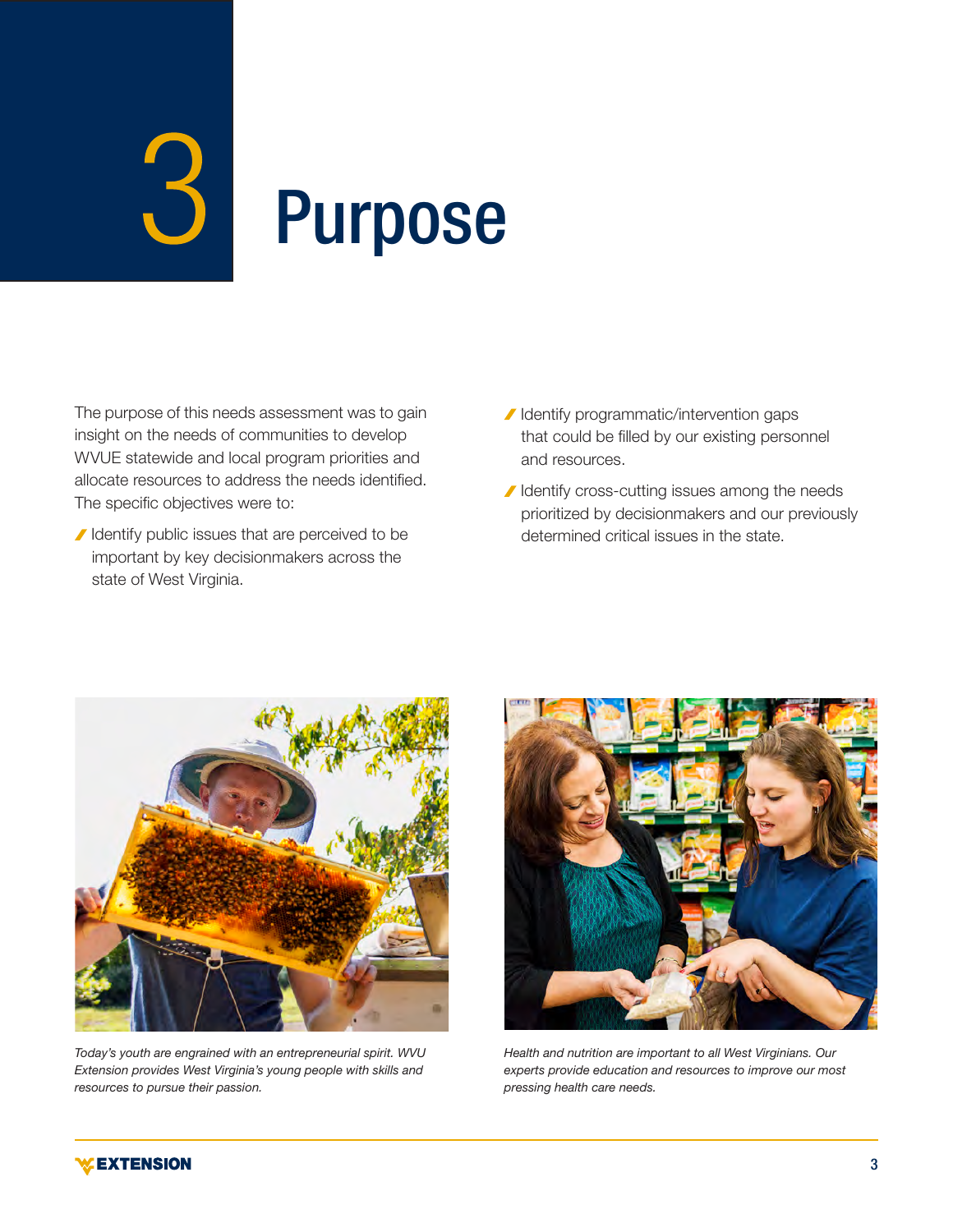# **Methods**

This decisionmakers' needs assessment was executed in four phases. In phase one, we used secondary data to establish trends across the state starting with the three pillars of WVU: education, health and prosperity as a guide. In phase two, we identified 58 community and individual-based issues using secondary and anecdotal data. We then grouped the issues under five pillars, including WVU's three pillars of education, health and prosperity, and adding community health, civic engagement and natural resource management. The 58 issues were reviewed by a panel of experts including the dean of WVU Extension, associate deans of WVU Extension, WVU Extension program unit directors, a rural economist and two evaluation specialists. In phase three, decisionmakers across the state were asked to rate the 58 issues according to their levels of importance through an online or paper survey. The structure of the survey instrument was modeled after the 2020 Kentucky Needs Assessment Study (Kentucky Cooperative Extension Service, 2019).

### Sample and Survey Administration

Due to time constraints, we used a purposeful sampling technique (Creswell, 2012) to narrow down stakeholder groups that are responsible for making key decisions across the state. Our final sample included 100 West Virginia delegates, 35 senators, 65 county school superintendents, 167 county commissioners and 400 individuals on Extension Service Committees for all West Virginia counties. Our survey targeted a total number of 767 key decisionmakers.

To reach the identified key decisionmakers, we obtained a list of email addresses, as well as office and home addresses. We mailed paper copies of the surveys to all decisionmakers identified using home and/or office addresses. The mailed surveys included self-addressed stamped envelopes for easy return and an on-line link with instructions on how to complete the survey online. A follow-up postcard was sent to stakeholders approximately two weeks after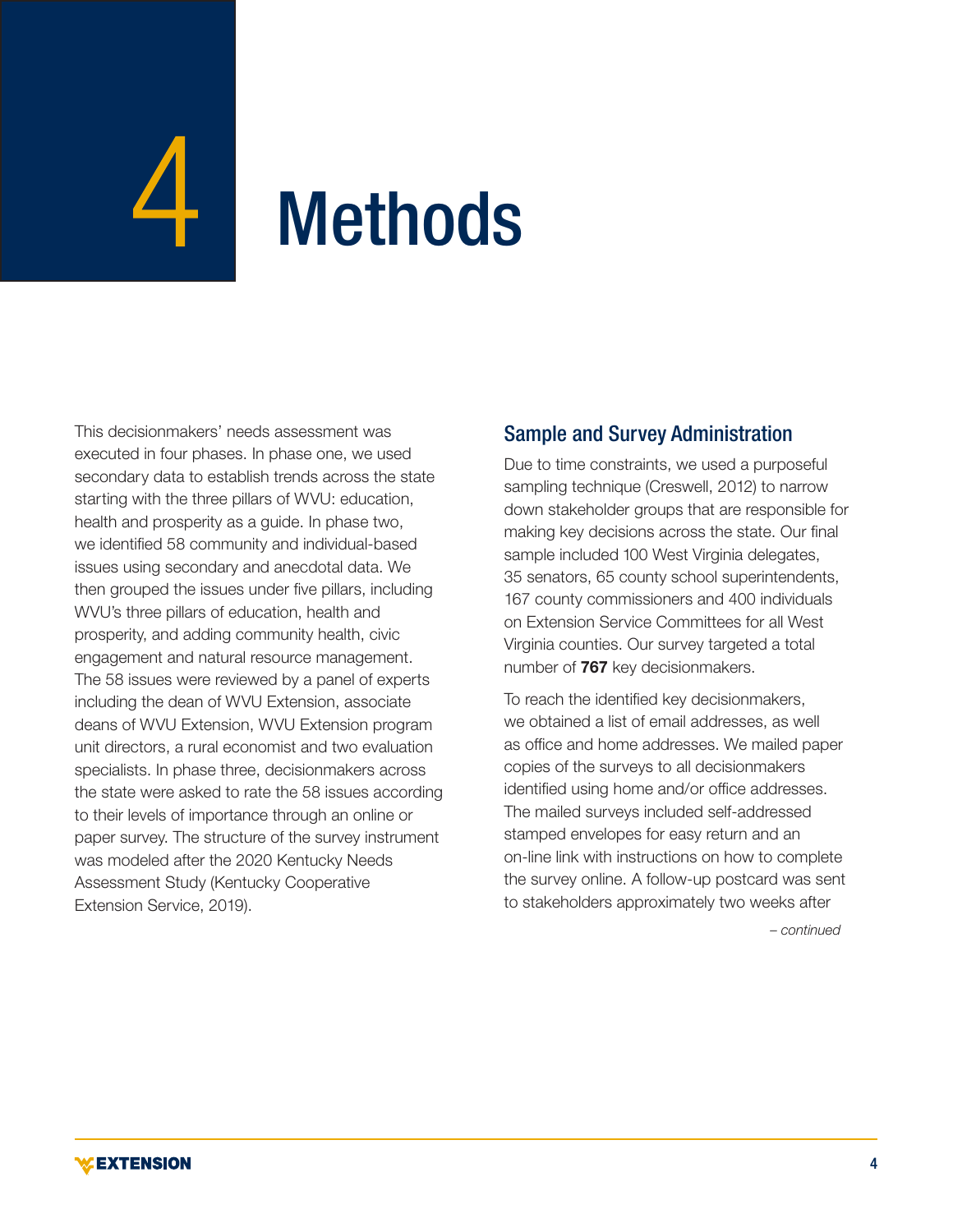the initial mailing date. This served as a reminder to those who may not have completed the on-line survey or returned the paper version. The survey opened in November 2021 and closed for analysis in February 2022.

### Data Analysis

We analyzed closed-ended questions descriptively to rank the 58 public issues and the five prioritized issues under each pillar using means and frequencies, respectively. Respondents provided additional comments through an open-ended question included in the survey instrument. Qualitative data provided were analyzed thematically.





*WVU Jackson's Mill, home to the nation's first 4-H camp, provides a host of activities and events each year. With hands-on learning opportunities in STEM, history and nature, the Mill is bringing unique experiences to our state's youths.*

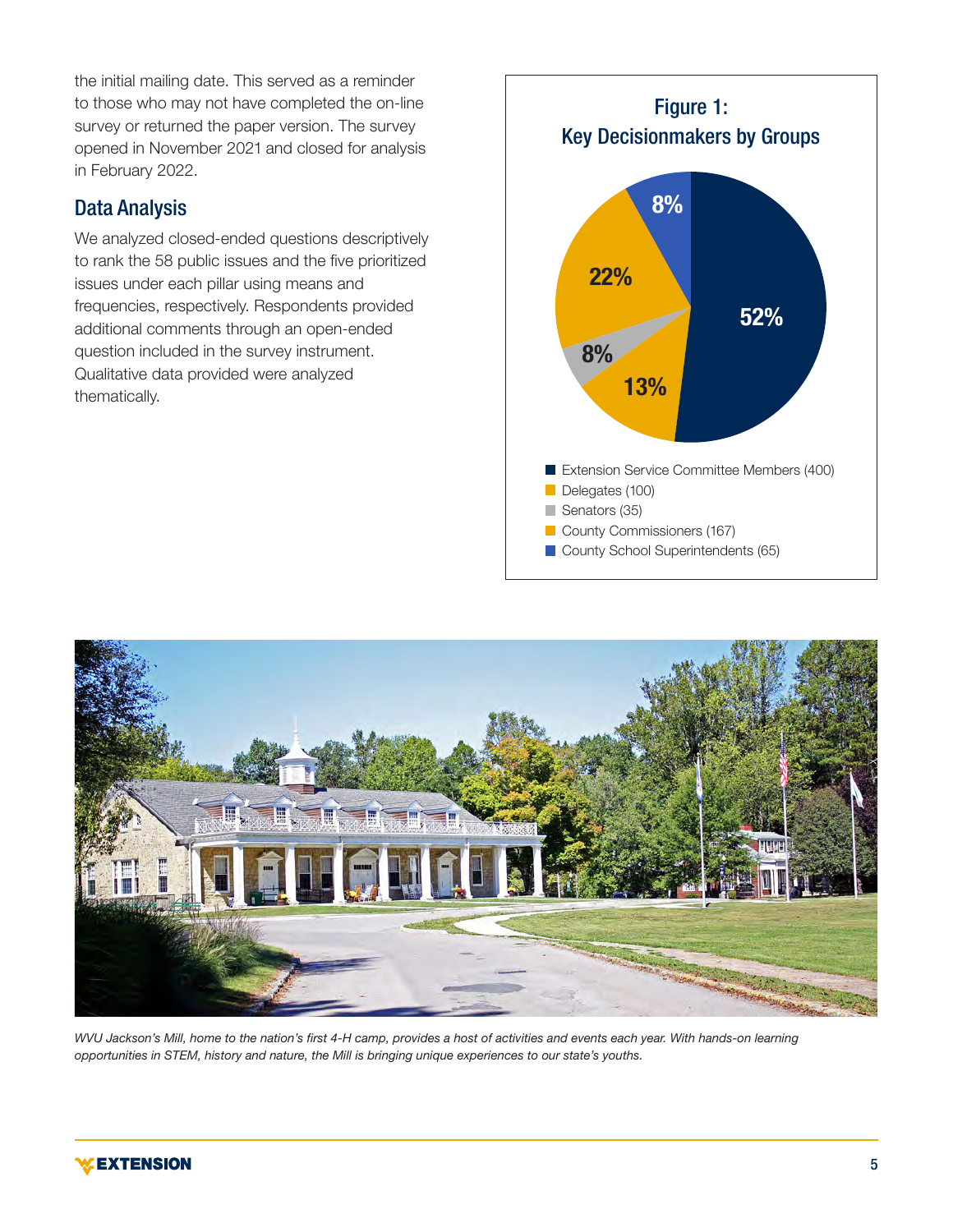### **Results**

Of the 767 stakeholders that we administered the survey to, 271 stakeholders responded to the survey, resulting in a response rate of 35%. As we teased out regional data from the parent data, we discovered that we do not have data from Clay County. This could indicate non-response to the survey or non-response to the question that asked respondents to identify their county. Therefore, we were unable to specifically capture the number of respondents from Clay County. Regional brief reports have been written separately and are not included in this final report.

### Description of Respondents

Respondents were asked about how familiar they were with WVU Extension, their gender, age, educational attainment and whether they have participated in WVU Extension programs. Of those who responded to the demographic questions, 50% of survey respondents identified as male and 87% respondents are between ages 25 and 64 years old. Only four respondents identified as non-white. Approximately 57% of respondents had at least a bachelor's degree, 61% of respondents

or someone in their family currently participate in a WVU Extension program, and 57% indicated that they were "very familiar" with WVU Extension. All counties except Clay County were represented in the survey results.

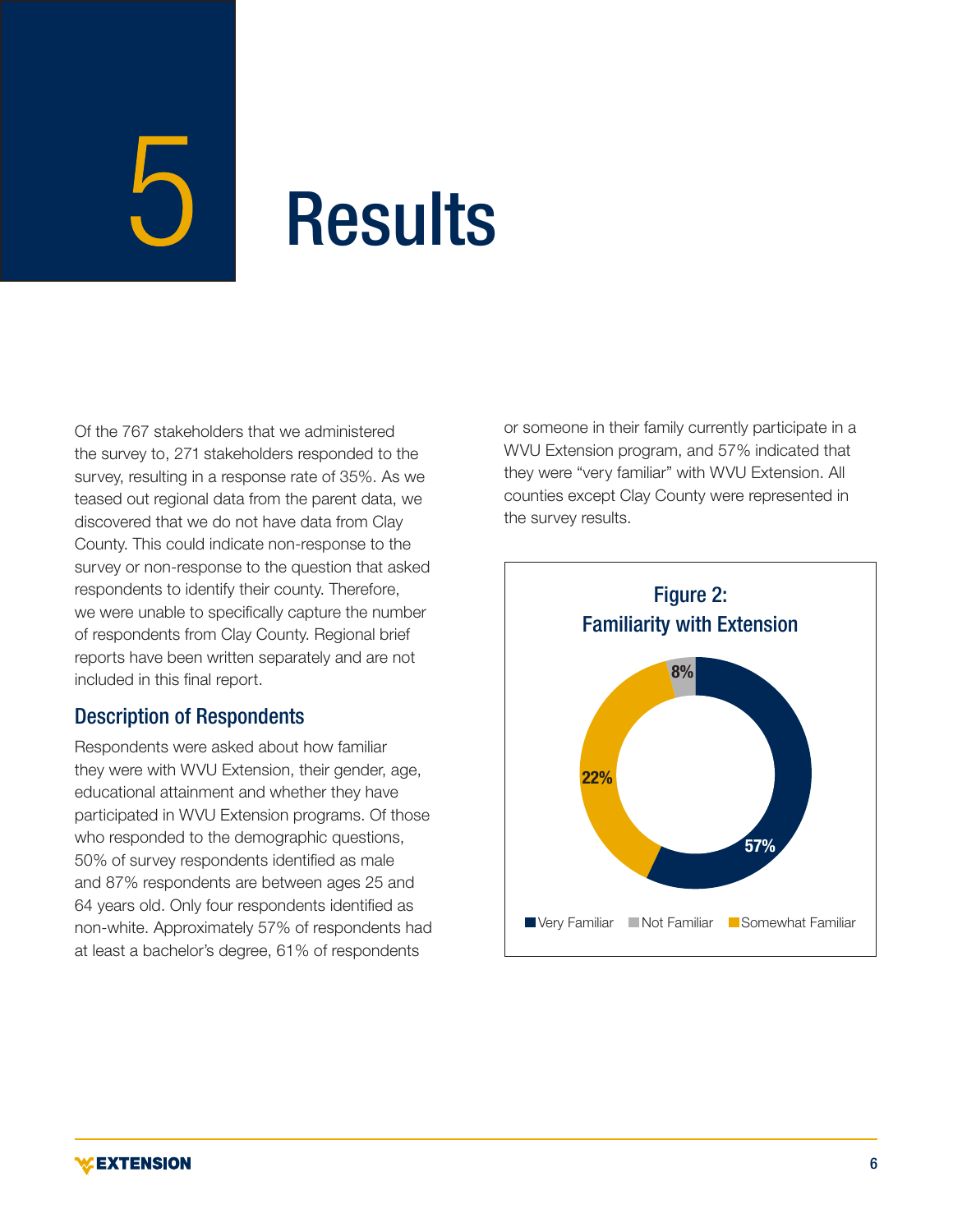





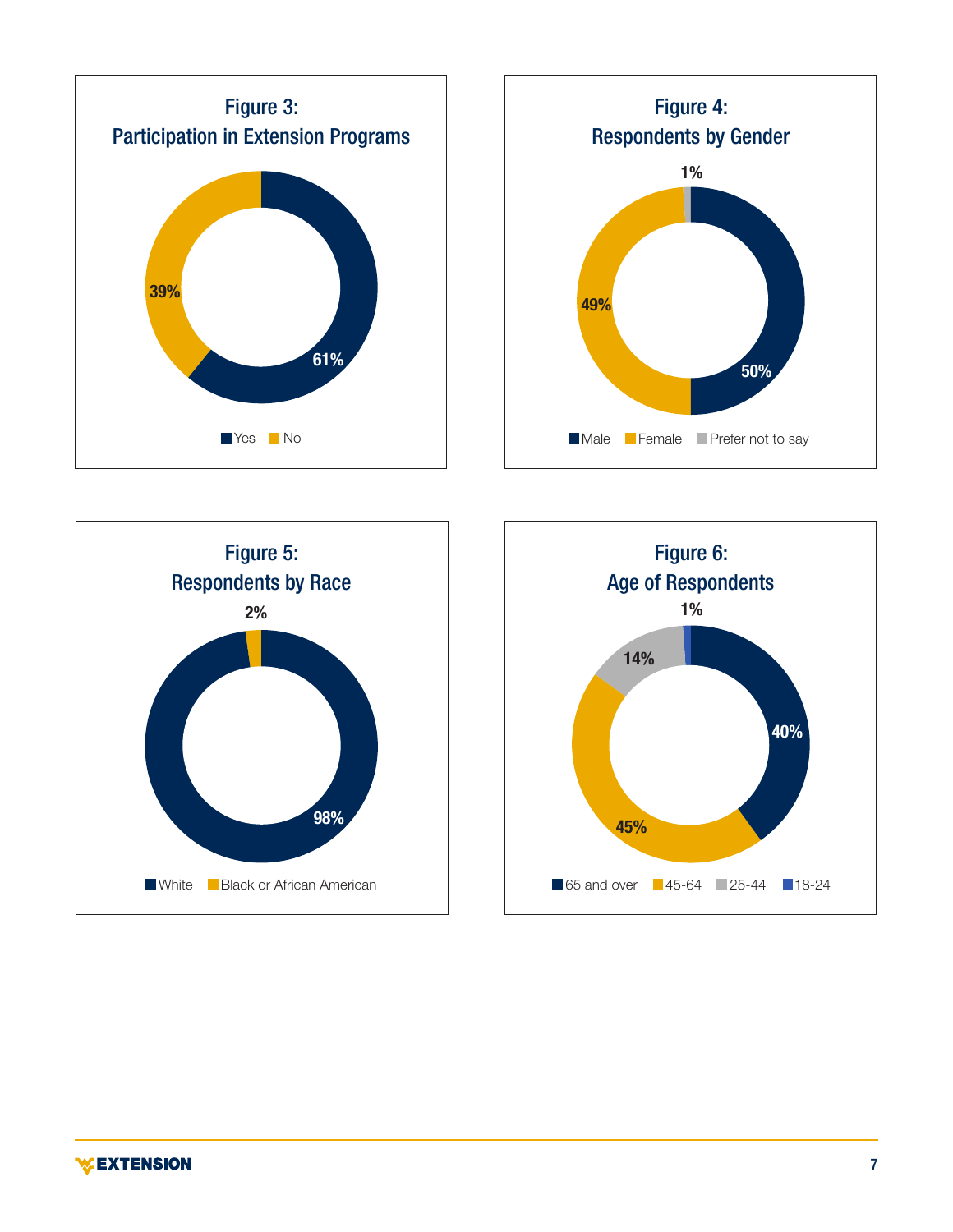



Note: Monongalia and Preston counties had the highest number of respondents, respectively. The bar chart does not show all counties represented in the survey.

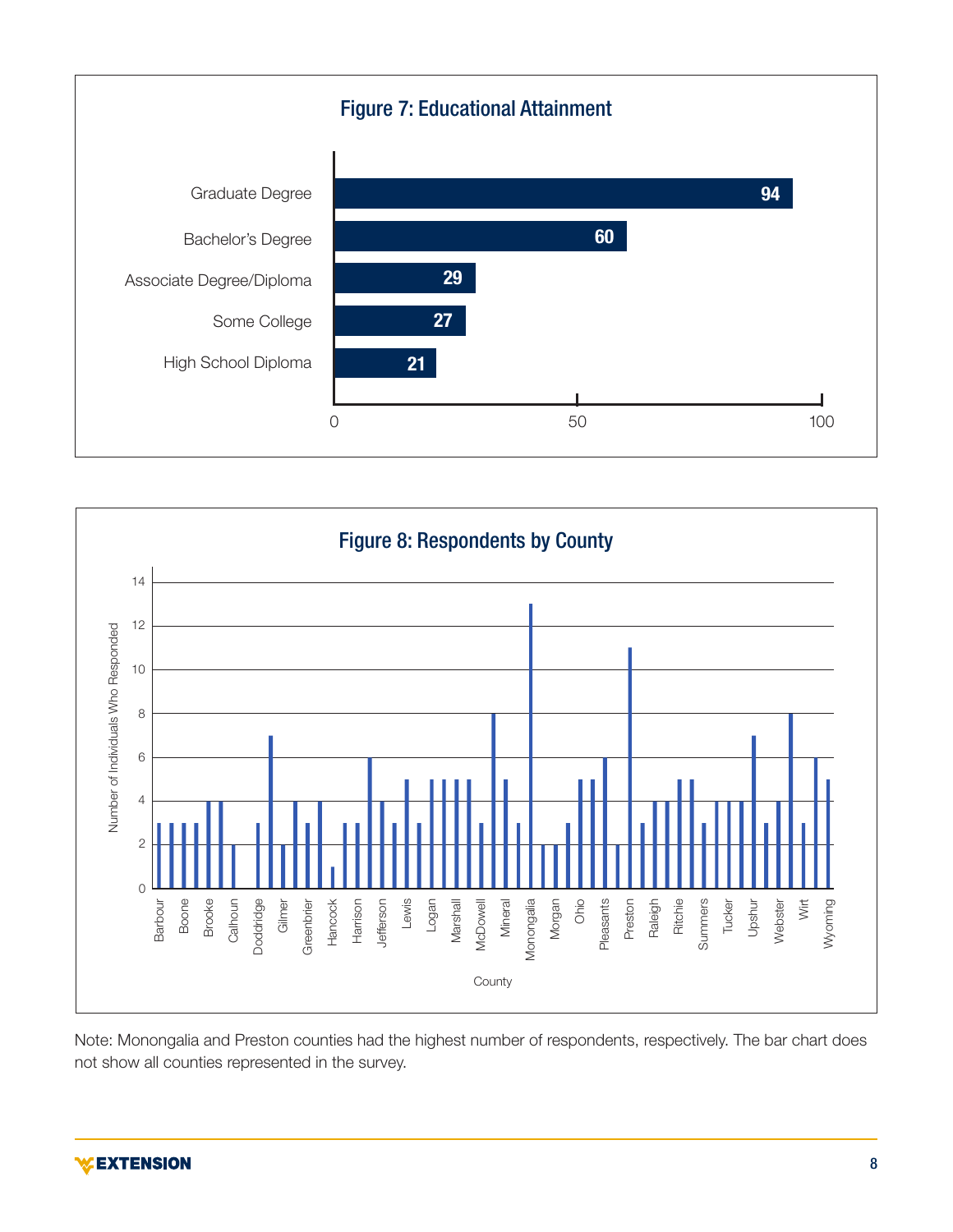### Important Issues to Key Decisionmakers

The survey asked respondents to rate 58 statewide issues on a scale of "very important" to "not important" with 1= *Not important*, 2= *Somewhat important*, 3= *Important*, and 4= *Very important* (Table 1).

The 58 issues ranked are grouped under these five pillars:

- 
- 
- Education **CHACE**
- Prosperity **Natural Resource Management (NRM)**
- Individual and Family Health (I&F Health)

### Table 1: 58 Issues Ranked Acording to Their Importance

| <b>Rank</b>    | <b>Pillar</b>         | <b>Issues</b>                                                                                                                                      |      |  |  |
|----------------|-----------------------|----------------------------------------------------------------------------------------------------------------------------------------------------|------|--|--|
| 1              | Education             | Improving career readiness among youth ages 14-18                                                                                                  | 3.82 |  |  |
| $\overline{2}$ | Prosperity            | Increasing household and business access to broadband to promote<br>economic and educational development                                           | 3.77 |  |  |
| 3              | <b>I&amp;F Health</b> | Decreasing youth high-risk behaviors such as substance abuse and<br>arrests                                                                        | 3.75 |  |  |
| $\overline{4}$ | Prosperity            | Creating, retaining and growing local businesses                                                                                                   | 3.72 |  |  |
| 5              | Education             | Increasing youth life skills (e.g., resumé building, financial and resource<br>management, conflict resolution, etc.)                              | 3.69 |  |  |
| 6              | Prosperity            | Increasing the number of local jobs that pay a living wage                                                                                         | 3.67 |  |  |
| $\overline{7}$ | Prosperity            | Attracting and retaining young people and families (ages 25-44)<br>to reduce population decline in the state                                       |      |  |  |
| 8              | Education             | Increasing access to professional education and/or certifications<br>for workforce readiness                                                       |      |  |  |
| $\overline{9}$ | Education             | Increasing high school graduation rates                                                                                                            |      |  |  |
| 10             | Education             | Increasing the number of youths who enroll in apprenticeship programs<br>after high school graduation                                              |      |  |  |
| 11             | CH&CE                 | Developing youth leadership skills                                                                                                                 |      |  |  |
| 12             | <b>I&amp;F Health</b> | Improving individuals' physical health (e.g., reducing blood pressure,<br>obesity, diabetes, heart disease, etc.) and/or reducing chronic diseases |      |  |  |
| 13             | CH&CE                 | Increasing a sense of pride, community belonging and connectedness                                                                                 |      |  |  |
| 14             | Education             | Increasing investments in (access to and quality of) early childhood<br>education                                                                  |      |  |  |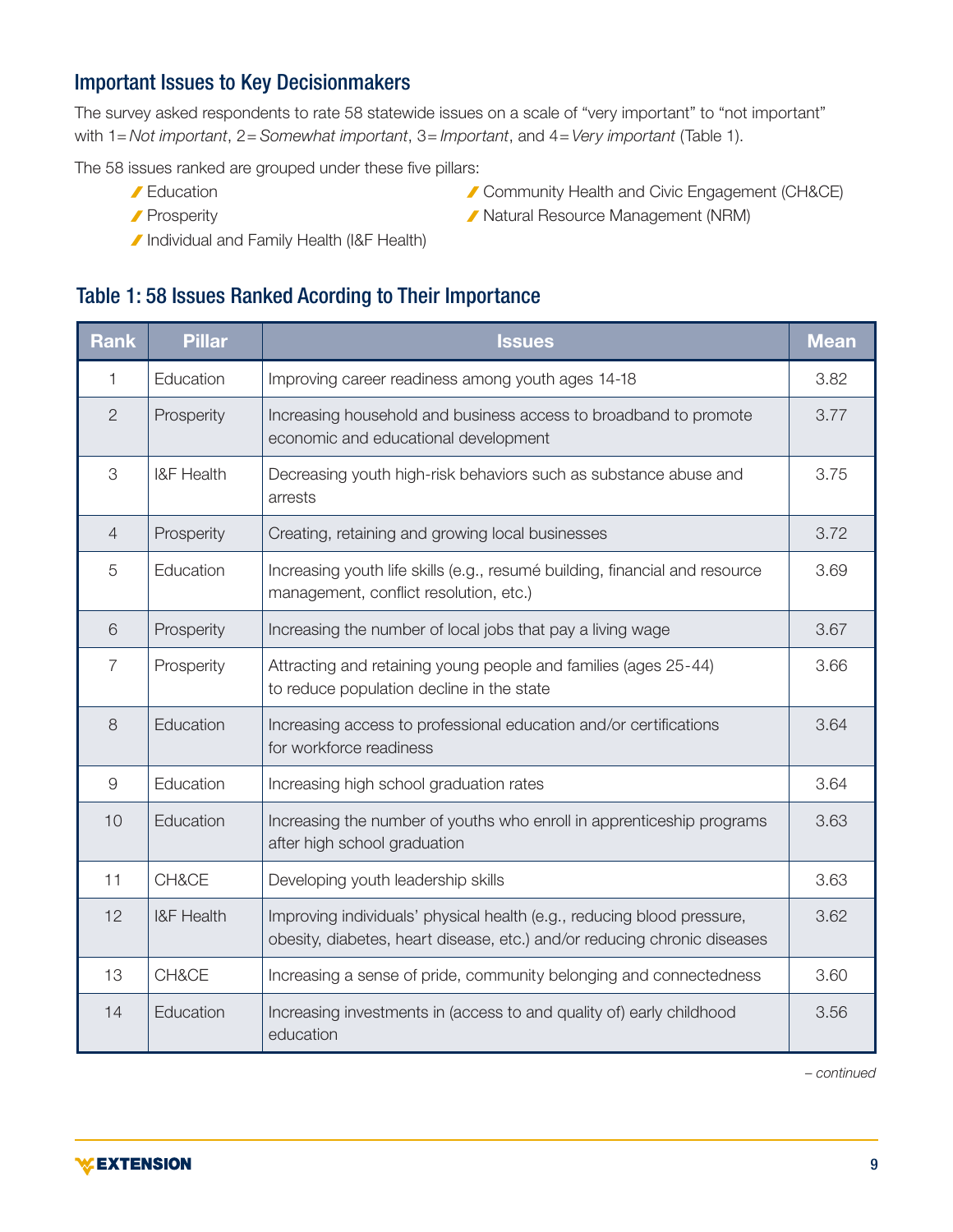| 15 | I&F Health                                                                                                                            | Improving mental health and stress management for youths and adults                                                                      |      |  |  |
|----|---------------------------------------------------------------------------------------------------------------------------------------|------------------------------------------------------------------------------------------------------------------------------------------|------|--|--|
| 16 | <b>I&amp;F Health</b>                                                                                                                 | Increasing positive parenting practices to promote child development<br>and success                                                      |      |  |  |
| 17 | CH&CE                                                                                                                                 | Increasing the number of new community leaders and volunteers                                                                            | 3.52 |  |  |
| 18 | Prosperity                                                                                                                            | Improving water and sewer infrastructure                                                                                                 | 3.52 |  |  |
| 19 | I&F Health                                                                                                                            | Increasing support for grandparents who are raising grandchildren                                                                        | 3.51 |  |  |
| 20 | CH&CE                                                                                                                                 | Increasing youth participation in community service opportunities                                                                        | 3.51 |  |  |
| 21 | Education                                                                                                                             | Increasing access to STEM resources for after school and school<br>enrichment programs                                                   | 3.49 |  |  |
| 22 | Prosperity                                                                                                                            | Improving local food production and distribution (e.g., farmers market,<br>farm-to-school, co-ops, etc.)                                 |      |  |  |
| 23 | Prosperity                                                                                                                            | Increasing access to affordable, quality childcare that leads to school<br>readiness                                                     |      |  |  |
| 24 | <b>NRM</b>                                                                                                                            | Increasing water quality and conservation                                                                                                |      |  |  |
| 25 | Prosperity                                                                                                                            | Increasing the ability of individuals to successfully manage their money<br>(e.g., debt management, credits, savings, investments, etc.) |      |  |  |
| 26 | Prosperity                                                                                                                            | Reducing the unemployment rate                                                                                                           |      |  |  |
| 27 | CH&CE                                                                                                                                 | Increasing adult participation in community service opportunities                                                                        |      |  |  |
| 28 | CH&CE                                                                                                                                 | Improving adult leadership skills                                                                                                        | 3.42 |  |  |
| 29 | Prosperity                                                                                                                            | Increasing farm/business access to capital to promote entrepreneurship                                                                   | 3.42 |  |  |
| 30 | <b>I&amp;F Health</b>                                                                                                                 | Increasing support for adults caring for aging parents                                                                                   | 3.42 |  |  |
| 31 | <b>NRM</b>                                                                                                                            | Improving community waste management (e.g., solid waste<br>management, dumping, recycling, etc.)                                         |      |  |  |
| 32 | Prosperity                                                                                                                            | Increasing farm profitably through best practices                                                                                        |      |  |  |
| 33 | I&F Health                                                                                                                            | Increasing access to affordable and healthy food options                                                                                 |      |  |  |
| 34 | Prosperity                                                                                                                            | Improving transportation infrastructure                                                                                                  |      |  |  |
| 35 | I&F Health                                                                                                                            | Increasing accessibility for individuals with mobility issues and disabilities<br>(e.g., physical, mental, intellectual, etc.)           |      |  |  |
| 36 | Prosperity<br>Increasing community comprehensive and land-use planning that leads<br>to economic development and community well-being |                                                                                                                                          | 3.32 |  |  |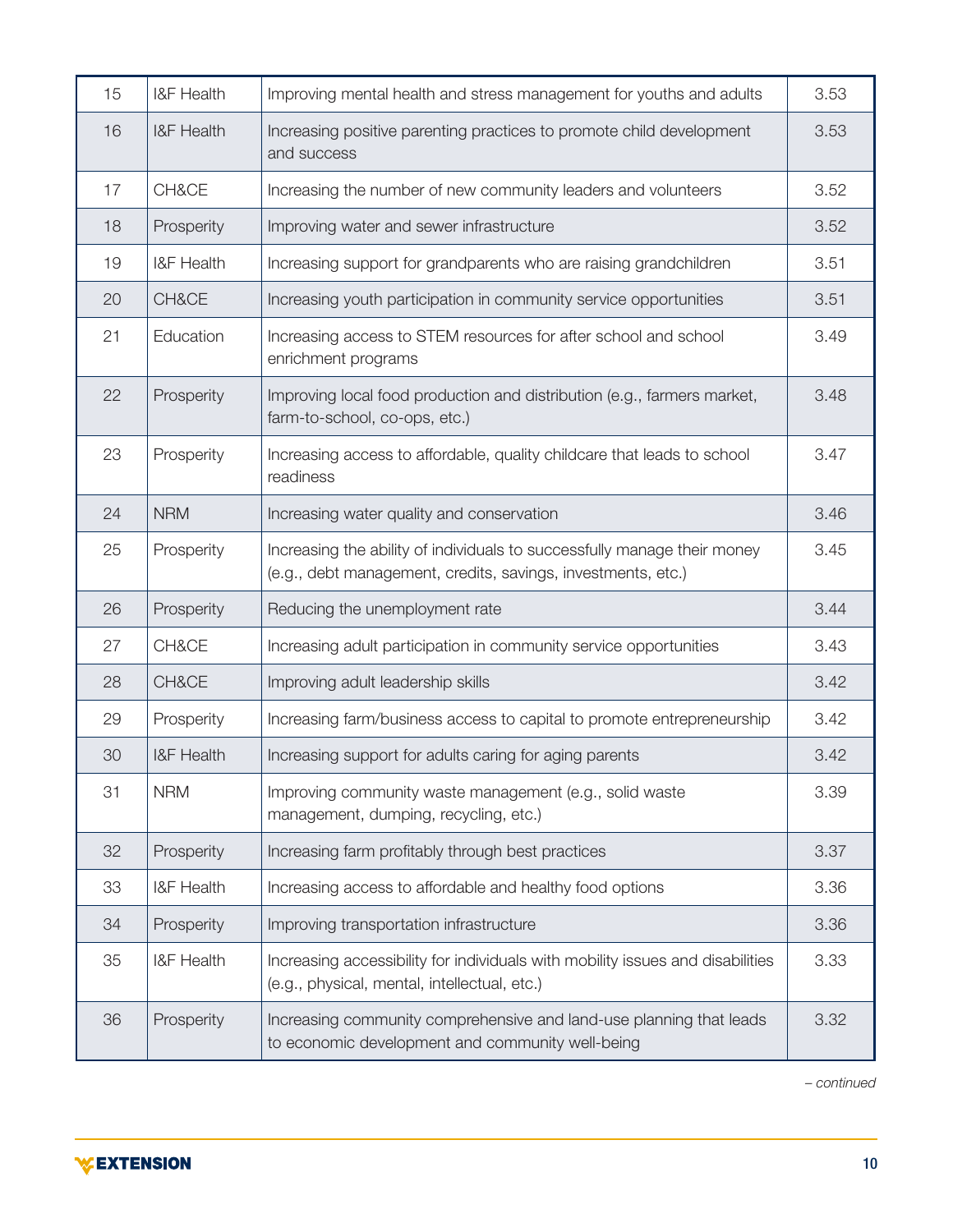| 37 | Prosperity                                                                                      | Improving fiscal management and local budgeting practices                                                                                                                 |      |  |  |
|----|-------------------------------------------------------------------------------------------------|---------------------------------------------------------------------------------------------------------------------------------------------------------------------------|------|--|--|
| 38 | Prosperity                                                                                      | Improving the condition of community spaces, such as parks, historical<br>buildings and main streets                                                                      | 3.28 |  |  |
| 39 | <b>NRM</b>                                                                                      | Increasing the use of sustainable agriculture production and pest<br>management strategies/techniques                                                                     | 3.28 |  |  |
| 40 | Prosperity                                                                                      | Increasing the receipt of state and federal grant dollars by local<br>organizations                                                                                       |      |  |  |
| 41 | Education                                                                                       | Increasing the number of youths who enroll in a two- or four-year college<br>after high school graduation                                                                 |      |  |  |
| 42 | <b>I&amp;F Health</b>                                                                           | Increasing access to or enhancing places for physical activity                                                                                                            | 3.26 |  |  |
| 43 | CH&CE                                                                                           | Increasing cultural awareness and appreciation of the community's<br>population                                                                                           | 3.23 |  |  |
| 44 | Prosperity                                                                                      | Addressing vacant and dilapidated buildings and/or legacy sites (e.g.,<br>brownfields, abandoned mines and gas wells, etc.)                                               |      |  |  |
| 45 | <b>NRM</b>                                                                                      | Preparing for natural disasters and variations in climate (e.g., flooding<br>and storm damage, drought, extreme temperatures, etc.)                                       |      |  |  |
| 46 | Prosperity                                                                                      | Improving emergency preparedness and disaster response (e.g., fire,<br>EMS, 911, etc.)                                                                                    |      |  |  |
| 47 | CH&CE                                                                                           | Increasing voter turnout                                                                                                                                                  |      |  |  |
| 48 | Prosperity                                                                                      | Increasing the availability of quality housing for the workforce                                                                                                          |      |  |  |
| 49 | <b>I&amp;F Health</b>                                                                           | Increasing access to public health information and resources (vaccines,<br>etc.)                                                                                          |      |  |  |
| 50 | Prosperity                                                                                      | Identifying and developing recreation assets for economic development                                                                                                     |      |  |  |
| 51 | Prosperity                                                                                      | Increasing household and business energy-saving behaviors/energy<br>efficiency                                                                                            |      |  |  |
| 52 | Prosperity                                                                                      | Increasing agriculture production for non-traditional populations (women,<br>young farmers, new farmers, veterans, those with physical disabilities,<br>minorities, etc.) |      |  |  |
| 53 | <b>NRM</b>                                                                                      | Sustainably managing woodlots and forest resources                                                                                                                        | 3.15 |  |  |
| 54 | Prosperity<br>Improving workplace safety to reduce accidents and improve business<br>operations |                                                                                                                                                                           | 3.13 |  |  |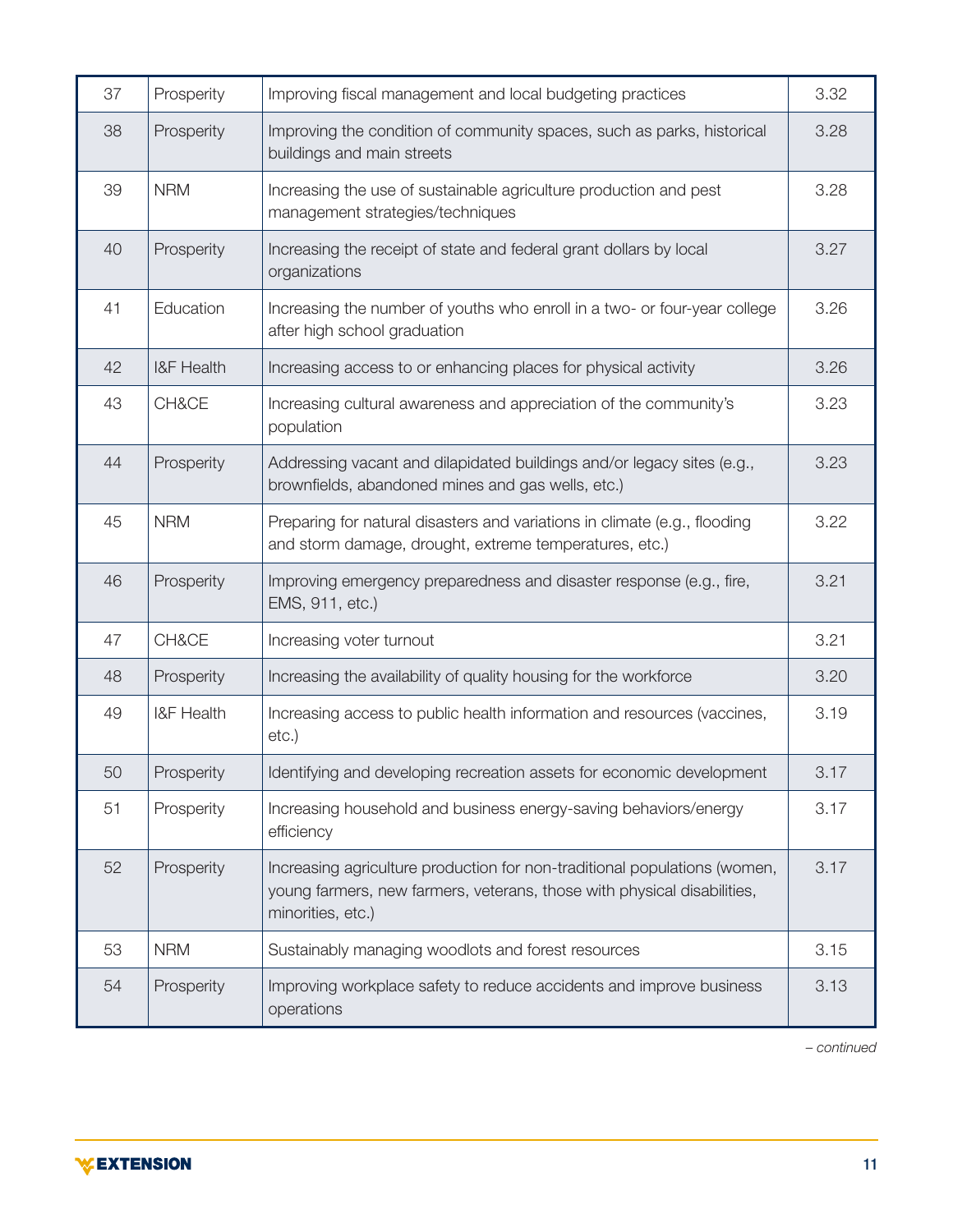| 55 | <b>NRM</b>            | Maintaining/improving property for wildlife management                                  |      |
|----|-----------------------|-----------------------------------------------------------------------------------------|------|
| 56 | <b>NRM</b>            | Managing hobby farms/managing small acreage farm operation                              | 3.04 |
| 57 | <b>I&amp;F</b> Health | Improving food handling practices for restaurants, cottage industries,<br>schools, etc. | 3.00 |
| 58 | <b>NRM</b>            | Maintaining trees, gardens, yards and landscapes                                        | 2.97 |

### Top 5 Issues Under Each Pillar

Another prompt in the survey asked respondents to indicate their top two issues under each pillar. Results are displayed in Tables 2, 3, 4, 5 and 6.

### Table 2: Prioritized Issues Under the Pillar of Education

|    | <b>Issues</b>                                                                                         |    |
|----|-------------------------------------------------------------------------------------------------------|----|
|    | Improving career readiness among youth ages 14-18                                                     | 73 |
| 2. | Increasing youth life skills (e.g., resume building)                                                  | 61 |
| 3. | Increasing the number of youths who enroll in apprenticeship programs after high school<br>graduation | 50 |
| 4. | Increasing investments in (access to and quality of) early childhood                                  | 43 |
| 5. | Increasing access to STEM resources for after school and school enrichment programs                   | 30 |

### Table 3: Prioritized Issues Under the Pillar of Prosperity

|    | <b>Issues</b>                                                                                                |    |
|----|--------------------------------------------------------------------------------------------------------------|----|
| 1. | Increasing household and business access to broadband to promote economic and<br>educational development     | 92 |
| 2. | Increasing the number of local jobs that pay a living wage                                                   | 59 |
| 3. | Creating, retaining and growing local businesses                                                             | 57 |
| 4. | Attracting and retaining young people and families (ages 25-44) to reduce population decline<br>in the state | 51 |
| 5. | Improving water and sewer infrastructure                                                                     | 35 |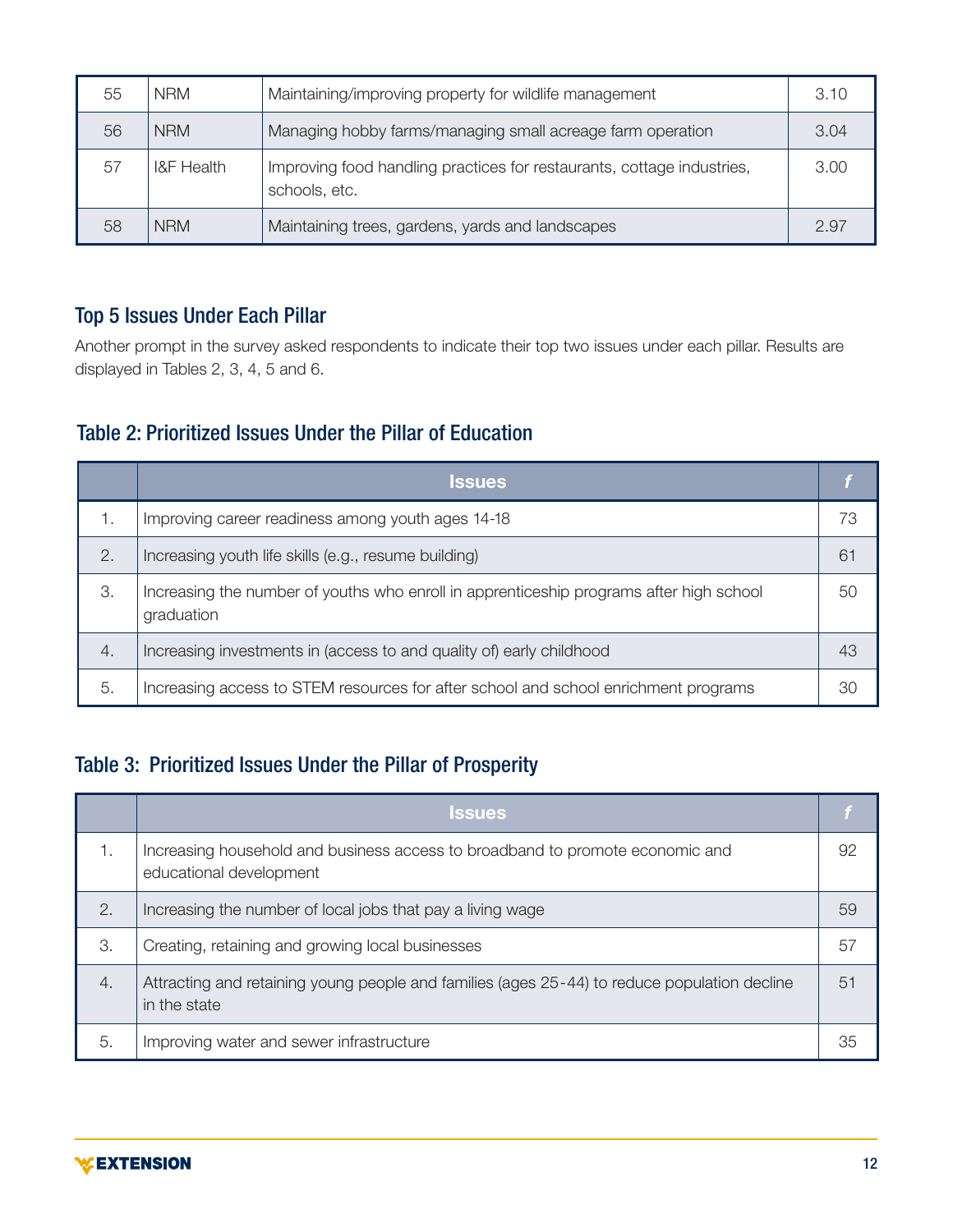### Table 4: Prioritized Issues Under the Pillar of Individual and Family Health

|    | <b>Issues</b>                                                                                                                                      |    |
|----|----------------------------------------------------------------------------------------------------------------------------------------------------|----|
|    | Decreasing youth high-risk behaviors such as substance abuse and arrests                                                                           | 70 |
| 2. | Improving individuals' physical health (e.g., reducing blood pressure, obesity, diabetes, heart<br>disease, etc.) and/or reducing chronic diseases | 53 |
| 3. | Improving mental health and stress management for youth and adults                                                                                 | 48 |
| 4. | Increasing positive parenting practices to promote child development and success                                                                   | 43 |
| 5. | Increasing support for grandparents who are raising grandchildren                                                                                  | 31 |

### Table 5: Prioritized Issues Under the Pillar of Community Health and Civic Engagement

|    | <b>Issues</b>                                                      |    |
|----|--------------------------------------------------------------------|----|
|    | Developing youth leadership skills                                 | 6C |
| 2. | Increasing a sense of pride, community belonging and connectedness | 60 |
| 3. | Increasing youth participation in community service opportunities  | 48 |
| 4. | Increasing the number of new community leaders and volunteers      | 44 |
| 5. | Increasing adult participation in community service opportunities  | 35 |

### Table 6: Prioritized Issues Under the Pillar of Natural Resource Management

|    | <b>Issues</b>                                                                                                                       |    |
|----|-------------------------------------------------------------------------------------------------------------------------------------|----|
| 1. | Increasing water quality and conservation                                                                                           | 69 |
| 2. | Improving community waste management (e.g., solid waste management, dumping, recycling,<br>etc.)                                    | 67 |
| 3. | Preparing for natural disasters and variations in climate (e.g., flooding and storm damage,<br>drought, extreme temperatures, etc.) | 41 |
| 4. | Managing hobby farms/managing small acreage farm operations                                                                         | 31 |
| 5. | Increasing the use of sustainable agriculture production and pest management strategies/<br>techniques                              | 28 |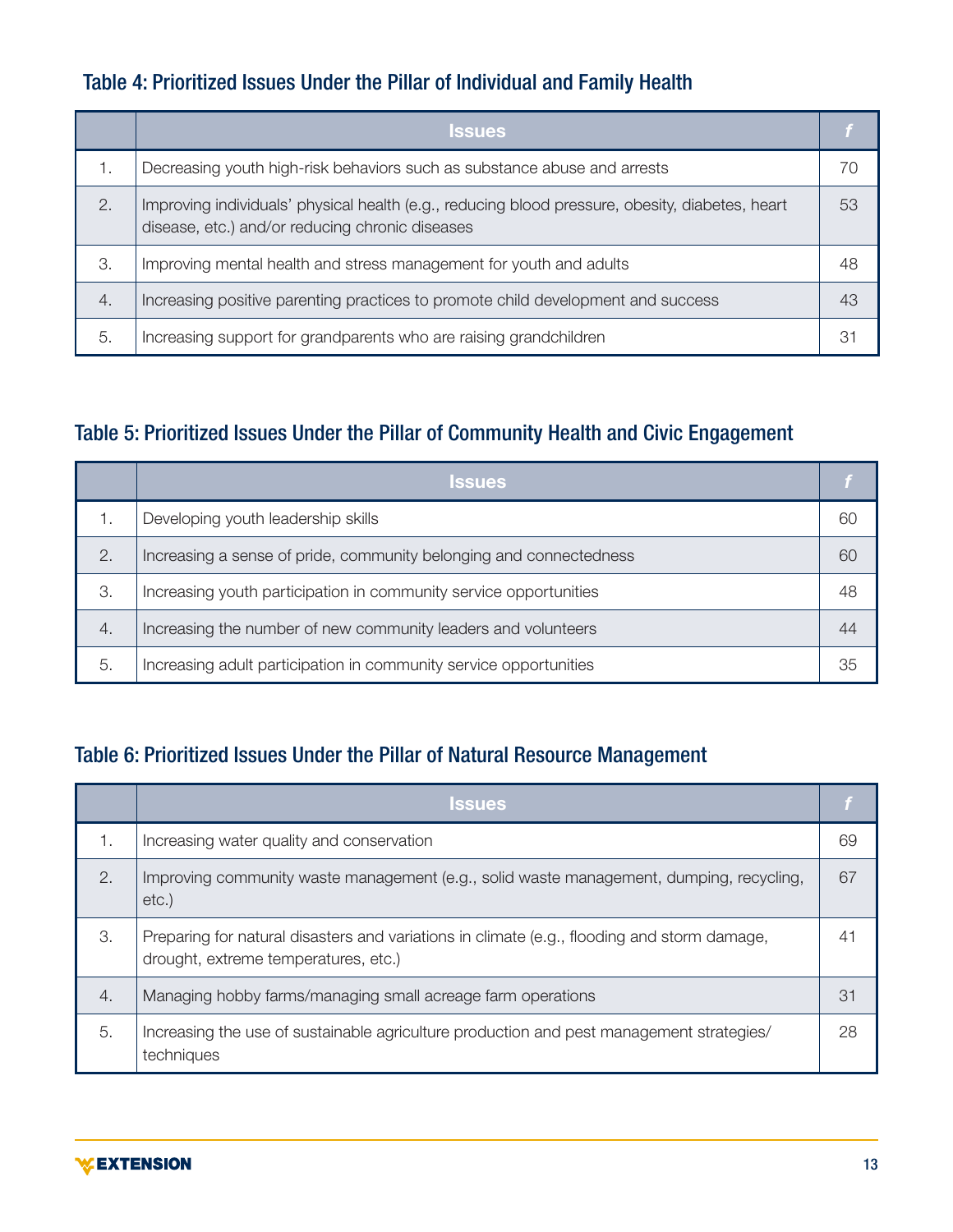### Important Public Issues in Respondents' Comments

The decisionmakers' survey included an open- ended question to allow respondents to give additional comments about important issues in their communities. Eighty-eight (88) respondents provided additional comments. Responses to the open-ended question were analyzed using the five pillars as a thematic framework. Table 7 is a summary of the issue themes that emerged from respondents' comments.

|  |  |  | Table 7: Issue Themes in Respondents' Additional Comments |  |  |
|--|--|--|-----------------------------------------------------------|--|--|
|--|--|--|-----------------------------------------------------------|--|--|

| <b>Issue Themes</b>                                                          | <b>Frequency</b><br>of Mention | <b>Sample Quotes from Respondents</b>                                                                                                                                                                                                                                                                                                                                                                        |
|------------------------------------------------------------------------------|--------------------------------|--------------------------------------------------------------------------------------------------------------------------------------------------------------------------------------------------------------------------------------------------------------------------------------------------------------------------------------------------------------------------------------------------------------|
| <b>Prosperity:</b><br>Improving employment<br>opportunities                  | $\mathcal{G}% _{0}$            | "Too many living here, but not enough jobs. This unbalance<br>needs to be worked on if the county is to make any major<br>improvements."<br>" now that coal has declined so severely people, and our<br>youth especially, have little to look forward to as far as job<br>and career prospects. Our best and brightest will continue<br>to leave the area for jobs and economic opportunities<br>elsewhere." |
| Individual and<br><b>Family Health:</b><br>Improving health and<br>nutrition | 9                              | "Healthy living and eating habits should be taught."<br>"Covid has created many mental health challenges."                                                                                                                                                                                                                                                                                                   |
| Individual and<br><b>Family Health:</b><br>Decreasing substance use          | $\overline{7}$                 | "Get drugs off the streets. Start young with kids so they will<br>know that can do it."<br>"I believe the substance abuse issue in our area needs<br>addressed. Not only in our youth but our adult population"                                                                                                                                                                                              |
| <b>Prosperity:</b><br>Improving Infrastructure                               | $\overline{7}$                 | "We need housing options that are affordable."<br>"We should all be working towards broadband coverage,<br>water and sewage"                                                                                                                                                                                                                                                                                 |
| <b>Education:</b><br>Increasing youth and<br>adult life skills               | 6                              | " Also learning the value of money and how to write<br>a check and balance a checkbook."<br>"Fiscal responsibility should be taught. Independence of<br>social media should be taught. As young adult enters the<br>workforce, resume building and interview skills should be<br>taught."                                                                                                                    |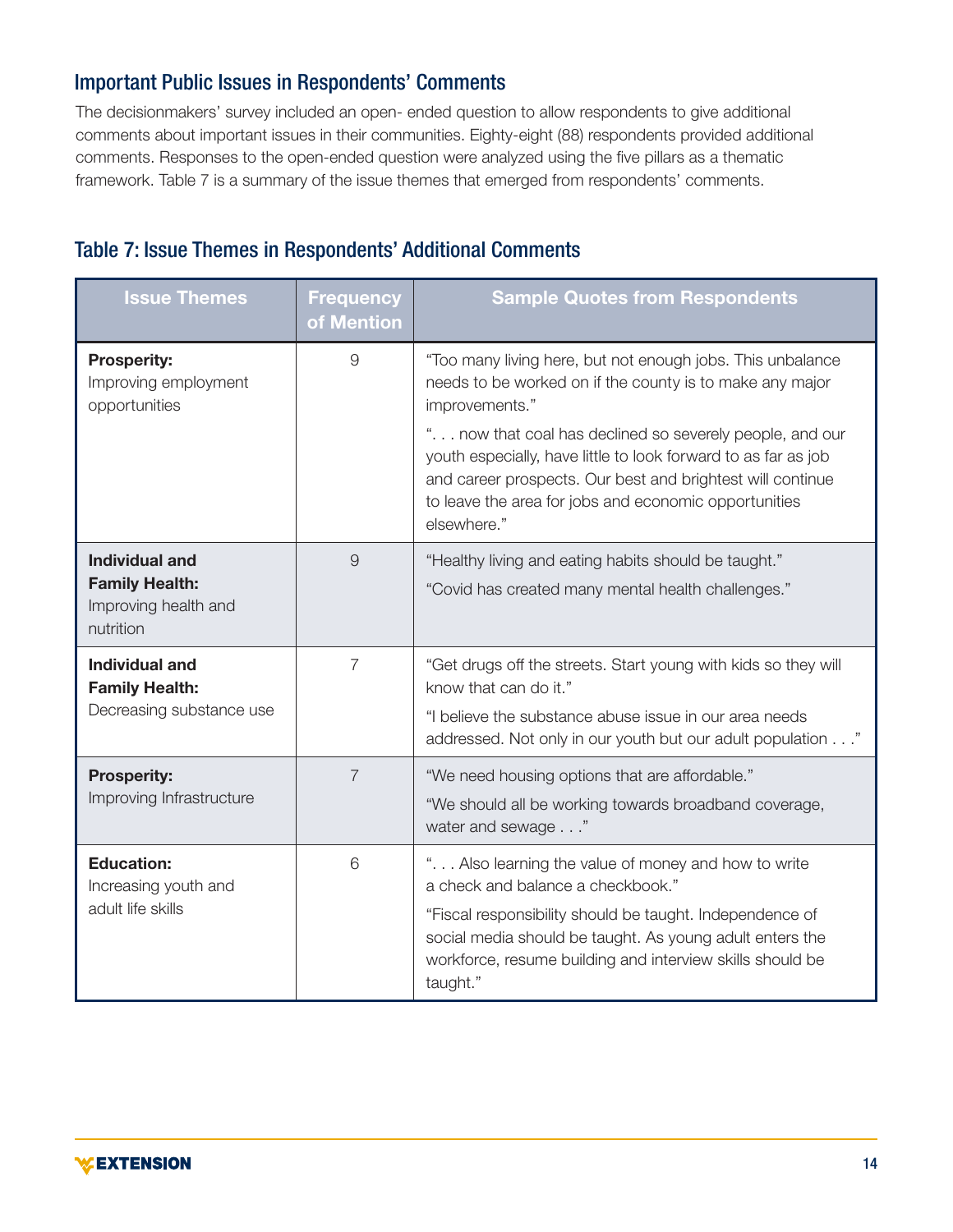### Unintended Findings

Other comments provided by respondents were treated as unintended findings of this needs assessment study. Respondents cited program improvement comments that could improve WVU Extension program visibility and participation. Comments provided include increasing county agent hires to improve programing in counties, using technology to enhance visibility, and increasing Extension's volunteer base to aid effective programming. Other comments thanked WVU Extension for contributing to the development of their communities.

### Table 8: Unintended Findings

| <b>Themes</b>                           | <b>Frequency</b><br>of Mention | <b>Sample Quotes</b>                                                                                                                                                                                              |
|-----------------------------------------|--------------------------------|-------------------------------------------------------------------------------------------------------------------------------------------------------------------------------------------------------------------|
| Program visibility<br>and participation | 12                             | "Seek all ways to make education available, attainable and<br>valuable by using technology expanding participation and<br>broader resources on virtual platforms!"                                                |
|                                         |                                | ' need opportunities for youth but need more adults to<br>help. We need an easier way to connect the kids with the<br>adults. We need a more manageable way to coordinate<br>youth and adult activities."         |
|                                         |                                | "There seems to be a struggle between the old guard (only<br>dealing with animals) and the future direction of Extension<br>programs The conflict is causing many of us to move<br>away from the entire program." |
| Appreciation                            | 10                             | "The Extension Service provides so much opportunity for<br>youth in our county. And I am grateful for the agents and<br>program assistants who serve here"                                                        |
|                                         |                                | "We have a very active Extension office and great people<br>there!"                                                                                                                                               |

### **References**

Creswell, J. W. (2012). *Educational Research: Planning, Conducting, and Evaluating Quantitative and Qualitative Research.* Pearson Education: Boston, MA

Kentucky Cooperative Extension Service. (2019). *Kentucky Extension Community Assessment Statewide Survey.*